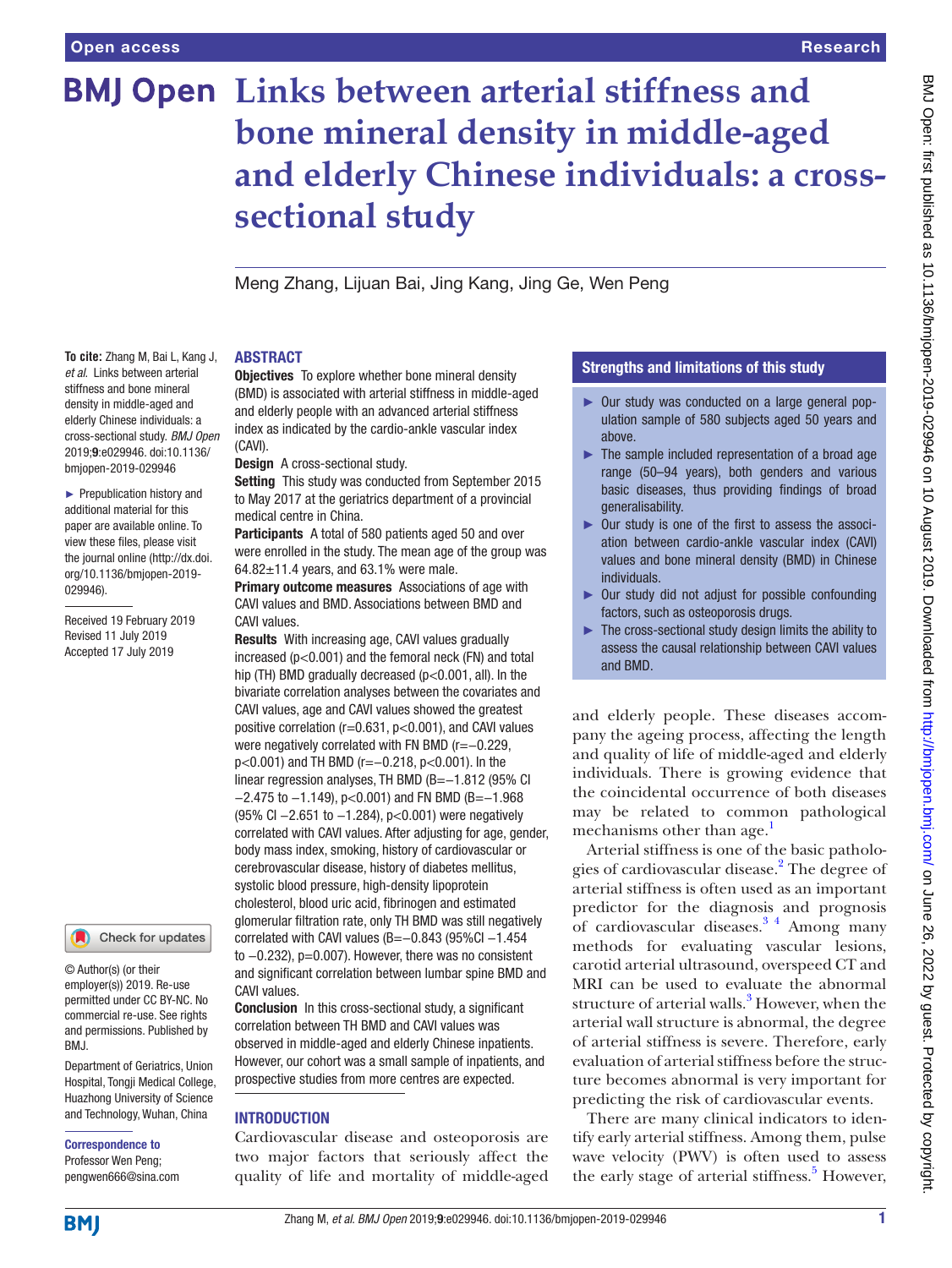blood pressure at the time of measurement can affect the PWV values. In addition, the cardio-ankle vascular index (CAVI) is a relatively new non-invasive indicator of arterial stiffness, which is performed by integrating the ECG, phonocardiogram and arterial pulse waveform techniques. CAVI can reflect the overall arterial elasticity from the origin of the aorta to the ankle artery.  $CAVI = (2\rho/$  $\Delta P$   $\times$  PMV<sup>2</sup> ( $\rho$ =blood density,  $\Delta P$ =pulse pressure, Ps=systolic blood pressure, Pd=diastolic blood pressure). The measurement of the CAVI is not affected by blood pressure, and CAVI could represent the stiffness of the arterial tree from the origin of the aorta to the ankle.<sup>[6](#page-7-0)</sup> Thus, CAVI is widely used in the evaluation of cardiovascular diseases and related risk factors for arterial stiffness. In previous studies, elevated CAVI values demonstrated a good predictive ability for cardiovascular diseases.<sup>[6](#page-7-0)</sup>

Recently, several studies have suggested that there may be an association between arterial stiffness and bone mineral density (BMD). However, these studies were mostly conducted in postmenopausal women, patients with chronic kidney disease, patients undergoing haemodialysis or individuals with hypertension.<sup>7–9</sup> Few studies have been conducted in the general population, and few studies have included men. Moreover, the findings of these studies have been inconsistent.<sup>10</sup> There is only one study about the association between BMD and arterial stiffness that measured CAVI. Masugata's study showed that elevated CAVI values are associated with reduced BMD in patients with hypertension.<sup>[8](#page-7-3)</sup>

The aim of this study was to investigate whether there is an association between arterial stiffness, measured by the CAVI, and BMD in inpatients aged 50 years and older in China. In addition, we studied the effects of age, gender, serum lipid levels and body mass index (BMI) on the association.

## Patients and methods Study population

This was a retrospective and observational cross-sectional study that was conducted from 1 September 2015 to 31 May 2017 with 580 inpatients from the Department of Geriatrics at our hospital. Online [Supplementary file S1](https://dx.doi.org/10.1136/bmjopen-2019-029946) describes the participants' enrolment and reasons for exclusion.

Inclusion criteria (all of the following were met): Asian; age ≥50 years; postmenopausal (if women); and ability to cooperate to provide a medical history, obtain an effective measurement of the CAVI and undergo a complete examination.

Exclusion criteria (excluding those who satisfied one or more of the following conditions): patients with incomplete data, limb disability, acute infection, acute myocardial infarction, acute cerebral infarction, renal failure dialysis, a malignant tumour in an active phase, hormone replacement therapy and oral or injected glucocorticoid use. When the ankle brachial index (ABI) is less than 0.9, the lower CAVI value cannot reflect the actual degree of arterial stiffness, $\frac{11}{1}$  so we exclude individuals with an ABI value less than 0.9 on either side.

## Measurement of BMD

Dual-energy X-ray absorptiometry (DEXA) scans (Prodigy, Lunar, Madison, Wisconsin, USA) were performed and analysed according to the manufacturer's standard scanning and positioning protocols. The BMD of the lumbar spine (LS BMD), the bilateral femoral neck (FN BMD) and the total hip (TH BMD) were measured.

## Measurement of CAVI and ABI

The CAVI and ABI were measured by the VaSera VS-1500 (Fukuda Denshi Co Ltd, Tokyo, Japan) blood pressure pulse measuring device. All the measurements were taken by the same experienced operator on the same machine using standardised procedures for participant positioning. Electrocardiograph electrodes were placed on the patient' wrists. A microphone was placed on the sternum for capturing heart sounds, and appropriate cuffs were wrapped to each of the patient's arms and ankles. After the measurements were completed, software was used to analyse the obtained data and, thus, the CAVI and ABI values. In our study, we used the mean values of CAVI on the left and right sides.

## Clinical characteristics

The data required for this study were obtained from the medical records of the patients from their hospitalisation. General clinical data, such as age, gender, smoking history, history of diabetes mellitus (DM) and history of cardiovascular or cerebrovascular disease (CVD, including coronary heart disease, cerebral infarction/ transient ischaemic attack), were obtained by reading the medical records. Height and weight were measured in conjunction with the CAVI measurements. The participants did not smoke or drink coffee for at least half an hour before undergoing the blood pressure measurement. The patients had empty bladders and sat for at least 5min before the measurement. Then, the blood pressure of the upper arm was measured with a mercury sphygmomanometer by the doctor. Blood pressure included systolic blood pressure (SBP) and diastolic blood pressure (DBP). The data used were the averages of two measurements taken in at least 5min intervals.

## Biochemical parameters

White cell count (WCC), triglyceride (TG), total cholesterol (TC), high-density lipoprotein cholesterol (HDL-C), low-density lipoprotein cholesterol (LDL-C), serum creatinine, cystatin C, uric acid (UA), fibrinogen and erythrocyte sedimentation rate (ESR) were obtained via a fasting venous blood test on the second day of admission. The neutrophil-to-lymphocyte ratio (NLR) is the ratio of the neutrophil count to the lymphocyte count. The estimated glomerular filtration rate (eGFR) was calculated using the chronic kidney disease epidemiology collaboration (CKD-EPI) creatinine-cystatin C formula.<sup>12</sup> Online [Supplementary file S2](https://dx.doi.org/10.1136/bmjopen-2019-029946) shows the details of this formula.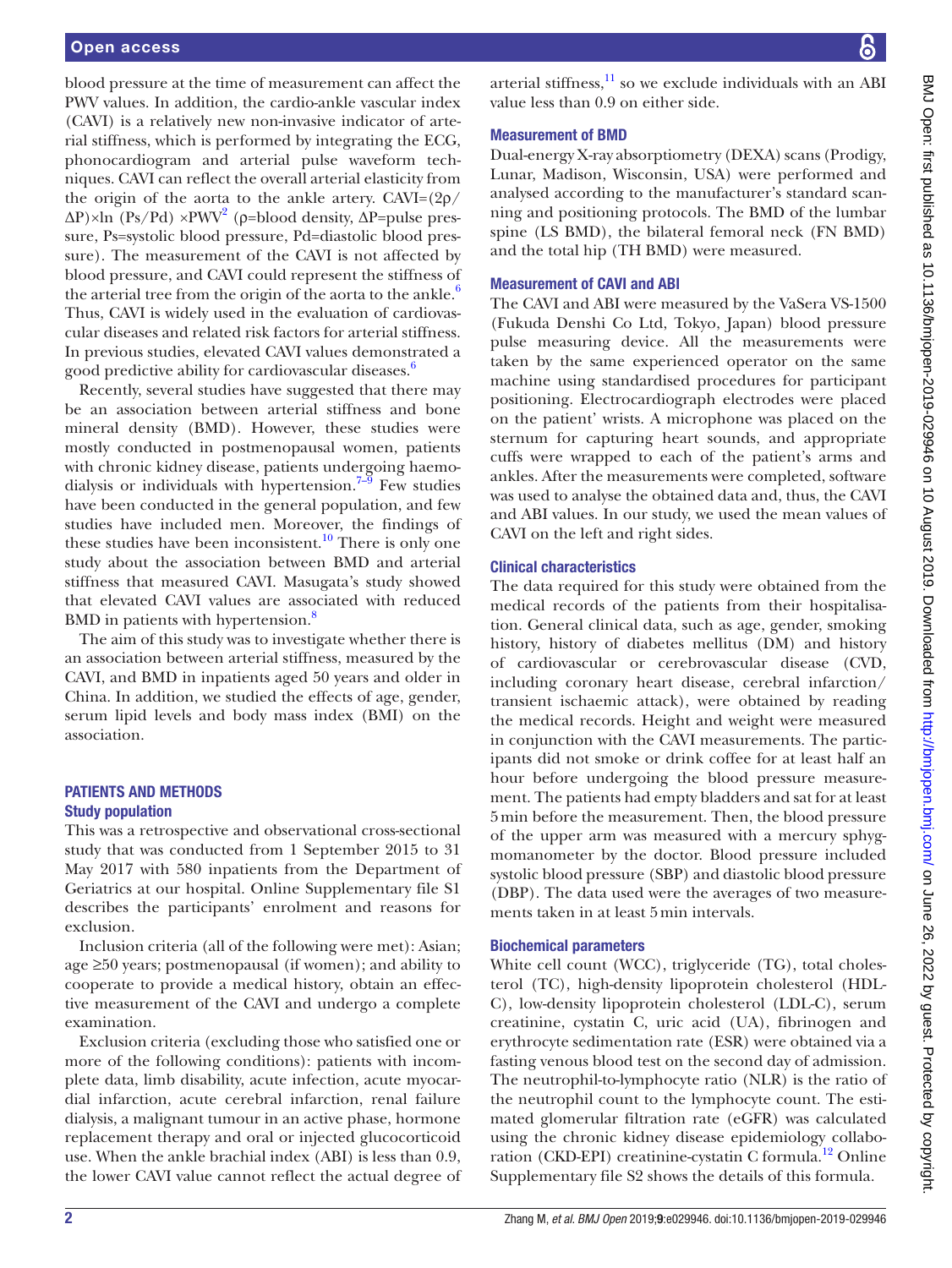<span id="page-2-0"></span>

| Clinical characteristics of the different age groups<br>Table 1 |                          |                          |                          |                   |         |  |  |
|-----------------------------------------------------------------|--------------------------|--------------------------|--------------------------|-------------------|---------|--|--|
| <b>Characteristic or parameter</b>                              | 50-57 years<br>$(n=196)$ | 58-68 years<br>$(n=190)$ | 69-94 vears<br>$(n=194)$ | Total (n=580)     | P value |  |  |
| Age, years                                                      | $53.33 \pm 1.96$         | 62.64±3.04               | 78.57±6.83               | 64.82±11.38       | < 0.001 |  |  |
| Gender (male, %)                                                | 135 (68.9%)              | 114 (60.0%)              | 117 (60.3%)              | 366 (63.1%)       | 0.122   |  |  |
| Smoking (%)                                                     | 71 (36.2%)               | 56 (29.5%)               | 39 (20.1%)               | 166 (28.6%)       | 0.002   |  |  |
| CVD (%)                                                         | 45 (23.0%)               | 65 (34.2%)               | 123 (63.4%)              | 233 (40.2%)       | < 0.001 |  |  |
| DM (%)                                                          | 82 (41.8%)               | 91 (47.9%)               | 112 (57.7%)              | 285 (49.1%)       | 0.006   |  |  |
| BMI, $kg/m2$                                                    | 24.96±3.10               | 24.68±3.40               | 24.55±3.78               | $24.73 \pm 3.44$  | 0.48    |  |  |
| SBP, mm Hg                                                      | 126.88±15.47             | $129.54 \pm 16.25$       | $139.51 \pm 18.66$       | 131.97±17.68      | < 0.001 |  |  |
| DBP, mm Hg                                                      | 83.19±10.77              | 81.36±9.91               | $80.13 \pm 10.7$         | 81.57±10.53       | 0.015   |  |  |
| <b>ABI</b>                                                      | $1.13 \pm 0.07$          | $1.14 \pm 0.07$          | $1.11 \pm 0.08$          | $1.13 \pm 0.07$   | < 0.001 |  |  |
| CAVI                                                            | $7.62 \pm 0.83$          | $8.23 \pm 0.87$          | $9.44 \pm 1.363$         | $8.43 \pm 1.29$   | < 0.001 |  |  |
| LS BMD, $g/cm2$                                                 | $1.13 \pm 0.17$          | $1.08 \pm 0.19$          | $1.09 \pm 0.23$          | $1.10 \pm 0.20$   | 0.068   |  |  |
| FN BMD, $g/cm2$                                                 | $0.91 \pm 0.13$          | $0.87 + 0.14$            | $0.79 \pm 0.15$          | $0.86 \pm 0.15$   | < 0.001 |  |  |
| TH BMD, $g/cm2$                                                 | $0.98 \pm 0.14$          | $0.94 \pm 0.14$          | $0.88 \pm 0.17$          | $0.94 \pm 0.16$   | < 0.001 |  |  |
| WCC, $10^9/L$                                                   | $5.97 \pm 1.57$          | $5.70 \pm 1.67$          | $5.85 \pm 1.47$          | $5.84 \pm 1.57$   | 0.24    |  |  |
| <b>NLR</b>                                                      | $2.04 \pm 1.02$          | $2.08 \pm 1.06$          | $2.72 \pm 1.99$          | $2.28 \pm 1.46$   | < 0.001 |  |  |
| Fibrinogen, g/L                                                 | $3.22 \pm 0.78$          | $3.33 \pm 0.89$          | $3.52 \pm 0.88$          | $3.36 \pm 0.86$   | 0.003   |  |  |
| TG, mmol/L                                                      | $1.80 \pm 1.23$          | $1.56 \pm 1.09$          | $1.26 \pm 0.61$          | $1.54 \pm 1.03$   | < 0.001 |  |  |
| TC, mmol/L                                                      | $4.64 \pm 0.98$          | $4.52 \pm 1.02$          | $3.98 + 1.06$            | $4.38 \pm 1.06$   | < 0.001 |  |  |
| HDL-C, mmol/L                                                   | $1.16 \pm 0.29$          | $1.19 \pm 0.36$          | $1.11 \pm 0.31$          | $1.15 \pm 0.32$   | 0.044   |  |  |
| LDL-C, mmol/L                                                   | $2.76 \pm 0.84$          | $2.68 \pm 0.90$          | $2.29 \pm 0.90$          | $2.58 + 0.90$     | < 0.001 |  |  |
| UA, umol/L                                                      | 369.64±98.05             | 344.83±100.54            | 362.26±99.69             | 359.04±99.79      | 0.043   |  |  |
| ESR, mm/hour                                                    | $7.98 + 8.95$            | $8.31 \pm 6.70$          | 14.28±13.22              | $10.22 \pm 10.42$ | < 0.001 |  |  |
| EGFR, $mL/min/1.73 m2$                                          | 87.146±14.38             | 81.08±14.15              | $60.33 \pm 15.63$        | 76.19±18.69       | < 0.001 |  |  |

Data are expressed as the mean±SD or percentage. The p value was calculated by Student's t-test or the  $\chi^2$  test.

ABI, ankle brachial index; BMD, bone mineral density; LS BMD, BMD in the lumbar spine; FN BMD, femoralneck BMD; TH BMD, totalhip BMD; BMI, bodymass index; CAVI, cardio-ankle vascular index;CVD, cardiovascularor cerebrovascular disease; DBP, diastolic blood pressure; DM, diabetes mellitus; ESR, erythrocyte sedimentation rate; HDL-C, high-density lipoprotein cholesterol; LDL-C, low-density lipoprotein cholesterol; NLR, neutrophil-to-lymphocyte ratio; SBP, systolic blood pressure; TC, total cholesterol; TG, triglyceride; UA, uricacid; WCC, white cell count; eGFR, estimated glomerular filtration rate.

#### Patient and public involvement

Patients were not involved in the design or conduct of the study. Study reports will be disseminated to investigators and patients through this open-access publication.

#### Ethics approval

This study was conducted in accordance with the contents of the Declaration of Helsinki. Since this study was a retrospective anonymous study, informed consent from the patients was not required.

#### Statistical analysis

First, the distributions of the clinical characteristics were expressed as the mean and SD for continuous variables and the frequency and percentage for categorical variables according to the following age groups: 50–59 years old, 60–69 years old and 70 years and older. Then, continuous variables were tested by two independent samples t-tests, and the categorical variables were tested by the  $\chi^2$ test.

Second, bivariate correlation analyses were conducted between the CAVI values and each of the possible variables (LS BMD, FN BMD, TH BMD, age, gender, smoking status, cerebrovascular disease (CVD), DM, BMI, SBP, DBP, ABI, WCC, NLR, fibrinogen, TG, TC, HDL-C, LDL-C, UA, ESR and EGFR). The correlation between CAVI and gender, smoking, the history of CVD and DM were analysed by Kendall's tau-b correlation analysis with others by Pearson correlation analysis. Then, we drew scatter diagrams to visually show the correlation between the CAVI values and BMD of the different body areas.

Finally, a linear regression analysis was performed to estimate the strength of the correlation between the variables and the CAVI values, and the results are described as the unstandardised coefficients B (95%CI) and the p value. Model 1 is the crude model without any adjustments; model 2 was adjusted for age, gender, BMI, smoking status, history of CVD and history of DM; model 3 adjusted for SBP, HDL-C, blood UA, fibrinogen and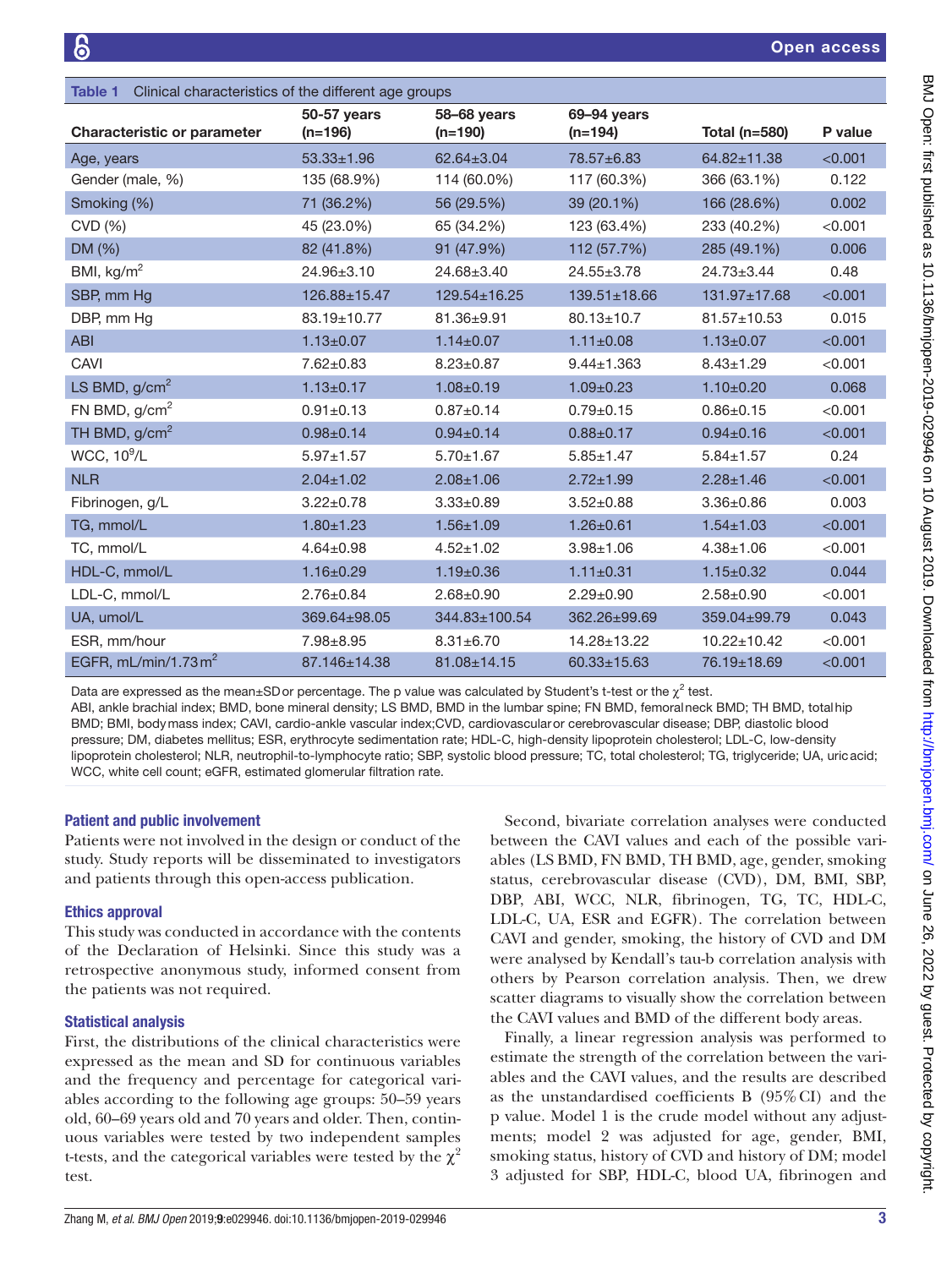|   | <b>2016 - 2017 - 2018 - 2018 - 2018 - 2018</b> |
|---|------------------------------------------------|
|   |                                                |
|   |                                                |
|   |                                                |
|   |                                                |
|   |                                                |
|   |                                                |
|   |                                                |
|   |                                                |
|   |                                                |
|   |                                                |
|   |                                                |
|   |                                                |
|   |                                                |
|   |                                                |
|   |                                                |
|   |                                                |
|   | $\frac{1}{2}$ . $\frac{1}{2}$ . $\frac{1}{2}$  |
|   |                                                |
|   |                                                |
|   |                                                |
|   |                                                |
|   |                                                |
|   |                                                |
|   |                                                |
|   |                                                |
|   |                                                |
|   |                                                |
|   |                                                |
|   |                                                |
|   |                                                |
|   |                                                |
|   |                                                |
|   |                                                |
|   |                                                |
|   |                                                |
|   |                                                |
|   |                                                |
|   |                                                |
|   |                                                |
|   |                                                |
|   |                                                |
|   | ,                                              |
|   |                                                |
|   |                                                |
|   |                                                |
|   |                                                |
|   |                                                |
|   |                                                |
|   |                                                |
|   | ・・・ととう・イン・フ・リクシニュク2?!                          |
|   |                                                |
|   |                                                |
|   |                                                |
|   |                                                |
|   |                                                |
|   |                                                |
|   |                                                |
|   |                                                |
|   |                                                |
|   |                                                |
|   | dolug//:                                       |
|   |                                                |
|   |                                                |
|   |                                                |
|   |                                                |
|   |                                                |
|   |                                                |
|   |                                                |
|   |                                                |
|   |                                                |
|   |                                                |
|   |                                                |
|   |                                                |
|   |                                                |
|   |                                                |
|   |                                                |
|   |                                                |
|   | $\frac{1}{1}$                                  |
|   |                                                |
|   |                                                |
|   |                                                |
|   |                                                |
|   |                                                |
| י |                                                |
|   | l                                              |
|   |                                                |
|   |                                                |
|   | ı                                              |
|   |                                                |
|   |                                                |
|   |                                                |
|   |                                                |
|   |                                                |
|   |                                                |
|   |                                                |
|   |                                                |
|   |                                                |
|   |                                                |
|   |                                                |
|   |                                                |
|   | ۱                                              |

<span id="page-3-0"></span>

| Table 2 Clinical characteristics of different genders                                                                        |                  |                    |                   |         |  |  |  |
|------------------------------------------------------------------------------------------------------------------------------|------------------|--------------------|-------------------|---------|--|--|--|
| <b>Characteristic or parameter</b>                                                                                           | Female $(n=214)$ | Male $(n=366)$     | Total (n=580)     | P value |  |  |  |
| Age, years                                                                                                                   | $65.5 \pm 10.97$ | $64.43 \pm 11.6$   | 64.82±11.38       | 0.276   |  |  |  |
| Smoking (%)                                                                                                                  | $2(0.9\%)$       | 164 (44.8%)        | 166 (28.6%)       | < 0.001 |  |  |  |
| CVD (%)                                                                                                                      | 78 (36.4%)       | 155 (42.3%)        | 233 (40.2%)       | 0.188   |  |  |  |
| DM (%)                                                                                                                       | 84 (39.3%)       | 201 (54.9%)        | 285 (49.1%)       | < 0.001 |  |  |  |
| BMI, kg/m <sup>2</sup>                                                                                                       | 24.14±3.95       | 25.08±3.06         | 24.73±3.44        | 0.003   |  |  |  |
| SBP, mm Hg                                                                                                                   | 131.47±17.66     | $132.27 \pm 17.71$ | 131.97±17.68      | 0.601   |  |  |  |
| DBP, mm Hg                                                                                                                   | 78.65±10.22      | 83.27±10.35        | $81.57 \pm 10.53$ | < 0.001 |  |  |  |
| <b>ABI</b>                                                                                                                   | $1.12 \pm 0.08$  | $1.13 \pm 0.07$    | $1.13 \pm 0.07$   | 0.025   |  |  |  |
| <b>CAVI</b>                                                                                                                  | $8.32 \pm 1.28$  | $8.49 \pm 1.3$     | $8.43 \pm 1.29$   | 0.128   |  |  |  |
| LS BMD, $g/cm2$                                                                                                              | $0.98 + 0.16$    | $1.17 \pm 0.18$    | $1.1 \pm 0.2$     | < 0.001 |  |  |  |
| FN BMD, $g/cm2$                                                                                                              | $0.78 \pm 0.13$  | $0.91 \pm 0.14$    | $0.86 \pm 0.15$   | < 0.001 |  |  |  |
| TH BMD, $g/cm2$                                                                                                              | $0.84 \pm 0.14$  | $0.99 + 0.14$      | $0.94 \pm 0.16$   | < 0.001 |  |  |  |
| WCC, $10^9$ /L                                                                                                               | $5.54 \pm 1.51$  | $6.01 \pm 1.58$    | $5.84 \pm 1.57$   | < 0.001 |  |  |  |
| <b>NLR</b>                                                                                                                   | $2.06 \pm 1.16$  | $2.41 \pm 1.6$     | $2.28 \pm 1.46$   | 0.002   |  |  |  |
| Fibrinogen, g/L                                                                                                              | $3.45 \pm 0.78$  | $3.31 \pm 0.9$     | $3.36 \pm 0.86$   | 0.063   |  |  |  |
| TG, mmol/L                                                                                                                   | $1.37 + 0.79$    | $1.64 \pm 1.14$    | $1.54 \pm 1.03$   | 0.001   |  |  |  |
| TC, mmol/L                                                                                                                   | $4.62 \pm 1.04$  | $4.25 \pm 1.05$    | $4.38 \pm 1.06$   | < 0.001 |  |  |  |
| HDL-C, mmol/L                                                                                                                | $1.26 + 0.31$    | $1.09 + 0.31$      | $1.15 \pm 0.32$   | < 0.001 |  |  |  |
| LDL-C, mmol/L                                                                                                                | $2.74 \pm 0.92$  | $2.48 \pm 0.88$    | $2.58 \pm 0.9$    | 0.001   |  |  |  |
| UA, umol/L                                                                                                                   | 311.23±91.81     | 387±93.56          | 359.04±99.79      | < 0.001 |  |  |  |
| ESR, mm/hour                                                                                                                 | 14.05±11.71      | $8.07 \pm 8.96$    | $10.22 \pm 10.42$ | < 0.001 |  |  |  |
| EGFR, $mL/min/1.73 m2$                                                                                                       | $75.3 \pm 18.51$ | 76.7±18.79         | 76.19±18.69       | 0.385   |  |  |  |
| Deta are avarageed as the mean: $CD$ ar nerested the public was solvigibled by $Q$ tudent's t toot ar the $\frac{2}{3}$ toot |                  |                    |                   |         |  |  |  |

Data are expressed as the mean±SD or percentage. The p value was calculated by Student's t-test or the  $\chi^2$  test.

ABI, ankle brachial index; BMD, bone mineral density; BMI, body mass index; CAVI, cardio-ankle vascular index; CVD, cardiovascular or cerebrovascular disease; DBP, diastolic blood pressure; DM, diabetes mellitus; ESR, erythrocyte sedimentation rate; FN BMD, femoral neck BMD; HDL-C, high-density lipoprotein cholesterol; LDL-C, low-density lipoprotein cholesterol; LS BMD, BMD in the lumbar spine; NLR, neutrophil-to-lymphocyte ratio; SBP, systolic blood pressure; TC, total cholesterol; TG, triglyceride; TH BMD, total hip BMD; UA, uric acid; WCC, white cell count; eGFR, estimated glomerular filtration rate.

eGFR in addition to the adjustments from model 2. Analyses were performed with the SPSS statistical software package, V.19.0. P<0.05 (bilateral) was defined as statistically significant.

## **RESULTS**

#### Clinical characteristics

[Table](#page-2-0) 1 shows the characteristics of the 580 patients included in this study, 366 (63.1%) of whom were male. The mean (SD) age of the participants was 64.82 years (SD=11.377 years). All patients were divided into three groups according to age: 50–57 years old, 58–68 years old and 69 years and older. There were no significant differences in gender or BMI between the different age groups. With increasing age, the prevalence of cardiovascular and cerebrovascular diseases and type 2DM increased. SBP, CAVI values, NLR, fibrinogen and ESR also increased with age. However, the decreasing BMD values were found in FN and TH, as age increased. [Table](#page-3-0) 2 compares

characteristics between different genders, demonstrating no difference in age or CAVI between them.

## Bivariate correlation analyses between the covariates and CAVI values

[table](#page-4-0) 3 shows the results of the bivariate correlation analysis. There was a significant positive correlation between CAVI values and age  $(r=0.631, p<0.001)$ , whereas there was a significant negative correlation between CAVI values and FN BMD (r= $-0.229$ , p<0.001) and TH BMD (r=−0.218, p<0.001). Inflammatory indicators such as NLR (r=0.171, p<0.001), ESR (r=0.185, p<0.001) and fibrinogen (r=0.123, p=0.003) were also positively correlated with CAVI values. Patients with low eGFR had higher CAVI values ( $r=-0.394$ ,  $p<0.001$ ). The scatter diagram in [figure](#page-5-0) 1 visually shows the correlations between CAVI values and BMD of the different body areas.

## Regression analysis between CAVI values and BMD

As shown in [table](#page-6-4) 4, model 1 shows the correlation between CAVI values and BMD without adjusting for any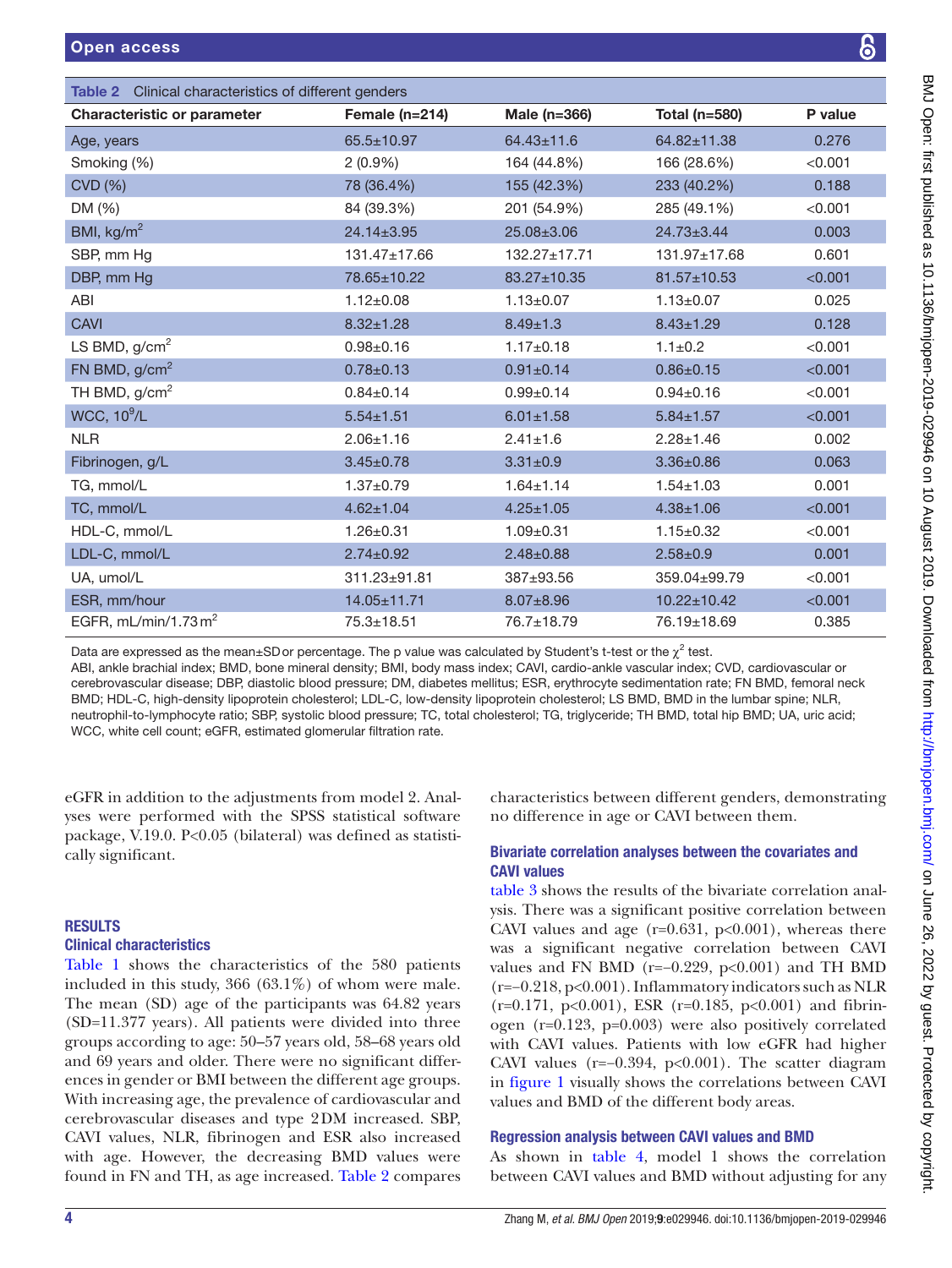<span id="page-4-0"></span>

|          | <b>Table 3</b> Bivariate correlation analysis between covariate |  |  |
|----------|-----------------------------------------------------------------|--|--|
| and CAVI |                                                                 |  |  |

| <b>Characteristic or parameter</b> | r        | P value |
|------------------------------------|----------|---------|
| <b>LS BMD</b>                      | $-0.014$ | 0.744   |
| FN BMD                             | $-0.229$ | < 0.001 |
| <b>TH BMD</b>                      | $-0.218$ | < 0.001 |
| Age                                | 0.631    | < 0.001 |
| Gender                             | 0.060    | 0.077   |
| Smoking                            | 0.008    | 0.825   |
| <b>CVD</b>                         | 0.220    | < 0.001 |
| <b>DM</b>                          | 0.199    | < 0.001 |
| <b>BMI</b>                         | $-0.18$  | < 0.001 |
| <b>SBP</b>                         | 0.36     | < 0.001 |
| <b>DBP</b>                         | 0.108    | 0.009   |
| ABI                                | $-0.056$ | 0.176   |
| <b>WCC</b>                         | 0.029    | 0.486   |
| <b>NLR</b>                         | 0.171    | < 0.001 |
| Fibrinogen                         | 0.123    | 0.003   |
| <b>TG</b>                          | $-0.102$ | 0.014   |
| <b>TC</b>                          | $-0.198$ | < 0.001 |
| HDL-C                              | $-0.148$ | < 0.001 |
| LDL-C                              | $-0.14$  | 0.001   |
| UA                                 | $-0.036$ | 0.384   |
| <b>ESR</b>                         | 0.185    | < 0.001 |
| <b>EGFR</b>                        | $-0.394$ | < 0.001 |

r=Pearson correlation coefficient or Kendall's tau-b correlation coefficient (gender, smoking, CVD and DM).

ABI, ankle brachial index; BMD, bone mineral density; BMI, bodymass index; CAVI, cardio-ankle vascular index;CVD, cardiovascularor cerebrovascular disease; DBP, diastolic blood pressure; ESR, erythrocyte sedimentation rate; FN FN BMD, femoralneck BMD; HDLC, high-density lipoprotein cholesterol; LDLC, low-density lipoprotein cholesterol; LS LS BMD, BMD in the lumbar spine; NLR, neutrophil-to-lymphocyte ratio; SBP, systolic blood pressure; TC, total cholesterol; TG, triglyceride; TH TH BMD, totalhip BMD; UA, uricacid; WCC, white cell count; eGFR, estimated glomerular filtration rate.

confounders. We found that FN BMD and TH BMD were significantly correlated with CAVI values  $(p<0.001)$ . Then, in model 2, we adjusted for age, gender, BMI, smoking status, history of CVD and history of DM. In model 3, we adjusted for SBP, HDL-C, blood UA, fibrinogen and eGFR in addition to the variables that were adjusted for in model 2. We found that, after adjusting for related variables, the increase in CAVI values was still correlated with a decrease in BMD. This correlation was statistically significant between CAVI and TH BMD (B=−0.843 (−1.454 to  $-0.232$ ), p= $0.007$ ).

## **DISCUSSION**

This cross-sectional study of middle-aged and elderly Chinese individuals showed that age, BMI, FN BMD, TH

BMD, history of CVD or DM, blood pressure, serum lipid levels, inflammation indexes (NLR, ESR and fibrinogen) and eGFR were associated with CAVI values. Adjusting for age, gender, BMI, smoking status, history of CVD, history of DM, SBP, HDL-C, blood UA, fibrinogen and eGFR did not attenuate the association between TH BMD and CAVI values. However, after adjusting for these variables, the association between FN BMD and CAVI values was attenuated.

In this study, we explored the relationship between arterial stiffness and BMD, which was different from previous studies. First, CAVI was selected to evaluate arterial stiffness, which reduced the influence of blood pressure when measured. Second, this was the first time the relationship between CAVI and BMD in middle-aged and elderly Chinese has been explored. In addition, this study was based on the real word of geriatric inpatients.

Several studies have shown a negative correlation between BMD and PWV in postmenopausal women.<sup>713–15</sup> However, there have been some controversial results. In a study of 322 men without cardiovascular disease, Van den Bos found no significant correlation between BMD and PWV after adjusting for factors such as weight.<sup>10</sup> In a study of an elderly hyperhomocysteinemic population, there was no association between arterial stiffness parameters and bone parameters at baseline or after 2 years of follow-up.<sup>16</sup> In a study of heathy people aged 30 years and older, BMD was not associated with arterial stiffness in men or women. [17](#page-7-7) However, LS BMD was associated with arterial stiffness indicators, such as PWV, in some studies, but there was no association between CAVI values and LS BMD in our study. These controversial findings may be due to limited sample sizes or the inability to adjust for the many proposed confounding factors.

BMD was significantly associated with CAVI values in our study, which was possibly due to the interaction between bone and vascular metabolic mechanisms. First, changes in gender hormone levels associated with menopause and ageing affect arterial stiffness and bone resorption and reconstruction. Bones and arteries are all target tissues for oestrogen. Oestrogen receptors are widely distributed in osteoclasts, osteoblasts, vascular endothelial cells, vascular smooth-muscle cells and myocardial cells.[18](#page-7-8) Therefore, oestrogen may act directly on the bone and artery walls. Oestrogen in serum can inhibit bone resorption and reduce bone destruction, while the decline in oestrogen can promote bone resorption. The inhibition of bone resorption by oestrogen may be achieved through the receptor activator of nuclear factor-kB ligand (RANKL)-mediated production of osteoblasts.<sup>19</sup> However, the decline in ovarian function associated with menopause may result in an increase in proinflammatory cytokines such as interleukin (IL)-1, IL-6 and tumour necrosis factor-alpha (TNF- $\alpha$ ).<sup>[20](#page-7-10)</sup> These proinflammatory cytokines can cause osteoporosis and arterial stiffness. In addition, decreased oestrogen may lead to decreased levels of protective cytokines, such as osteoprotegerin, which may play a protective role in bone and vascular health.<sup>21</sup>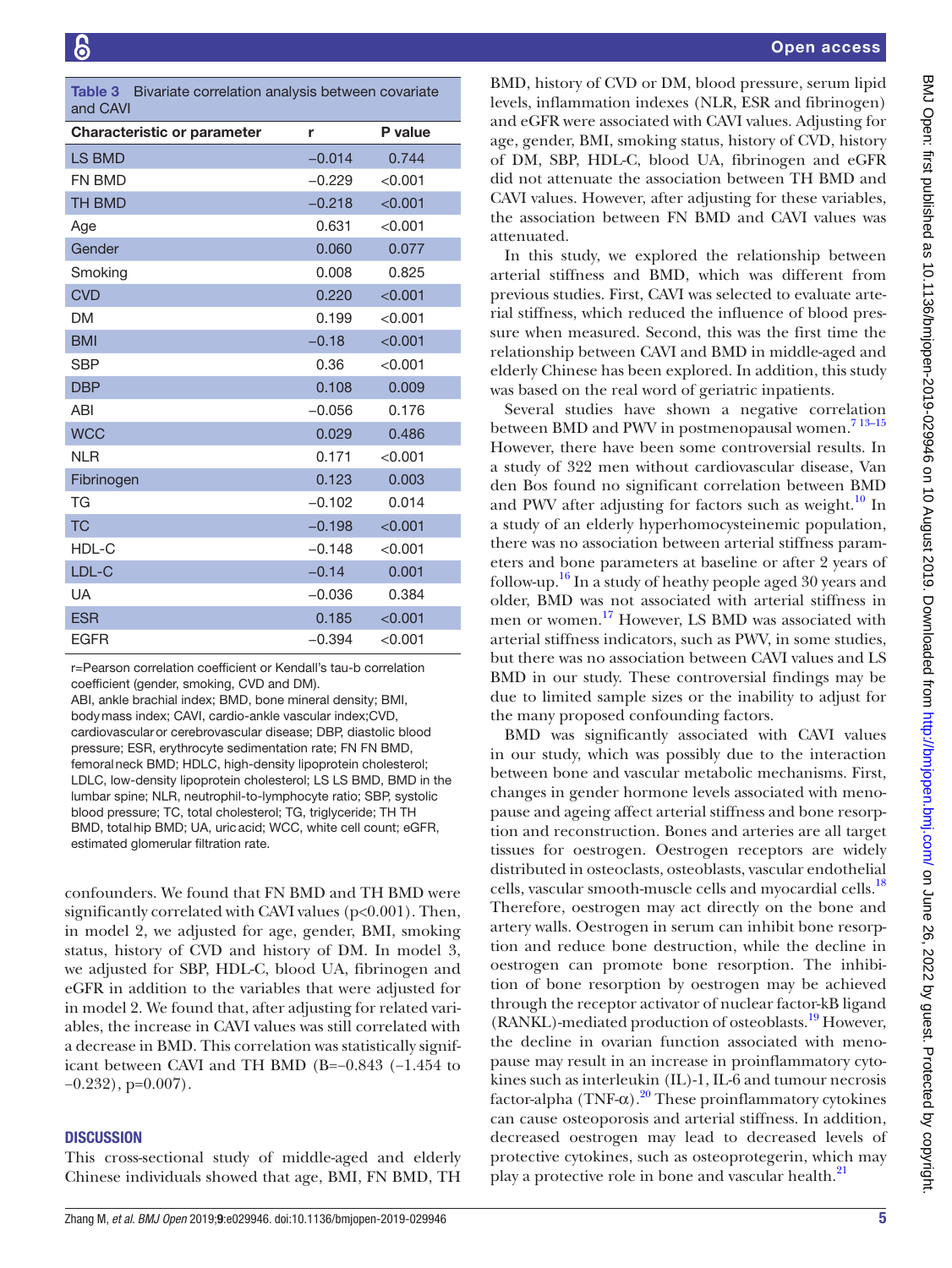

Figure 1 Correlation between CAVI and BMD. Figure 1 is a scatter diagram of CAVI and BMD with their fitting curve and regression equation. Green is the expression of LS BMD, blue FN BMD and red TH BMD. BMD, bone mineral density; CAVI, cardio-ankle vascular index; FN BMD, BMD in the femoral neck; LS BMD, BMD in the lumbar spine; TH BMD, totalhip BMD.

In addition to the reasons presented above, inflammation is a common pathway for the pathogenesis of arterial stiffness and osteoporosis.<sup>22</sup>  $^{23}$  Inflammatory cytokines such as TNF-α and IL-1β increase the level of RANKL. The action of RANKL results in bone loss and vascular calcification, causing calcium to transfer from bone to the blood vessel walls. $^{24}$  Our study also showed a positive association between CAVI values and inflammatory markers such as NLR, ESR and fibrinogen. Osteoporosis increases the dissolution of calcium, and various cytokines are produced during bone reconstruction. $^{25}$  These effects may affect the development of arterial stiffness.<sup>[26](#page-7-15)</sup>

Our study found that the association between TH and FN BMD and CAVI values was more significant than that between LS BMD and CAVI values. One possible reason is the uneven distribution of osteophyte, osteosclerosis, osteophytosis and vascular calcification in different parts of the bone.[27](#page-7-16) Another possible reason is that the effect of spinal degenerative changes and aortic calcification attenuates the accuracy of LS BMD measured by DEXA.<sup>28</sup> These findings may explain the inconsistent results of the association between BMD and CAVI values in our study.

The results of our study showed that arterial stiffness was likely comorbid with osteoporosis in middle-aged and elderly patients. This suggested that during treatment, our clinicians should pay attention to the BMD of patients with arterial stiffness. Similarly, the degree of arterial stiffness should be taken into consideration when treating patients with osteoporosis. However, our study has not yet

<span id="page-5-0"></span>revealed the causal relationship between arterial stiffness and osteoporosis.

## Limitations

As a single-centre retrospective cross-sectional study, our conclusions have some limitations. First, prospective studies are needed in the future to show the causal relationship between AS and osteoporosis. Second, larger sample size studies with more centres are needed, as our study did not include enough participants in some cases. For example, only two female smokers were included in the present study, which cannot accurately reflect the influence of smoking on CAVI values and BMD. Third, our study did not include fasting glucose but rather replaced it with the history of diabetes. Similarly, fat mass and lean mass were not measured, only BMI. Finally, our study did not include data concerning comorbidities, such as brittle fracture, and medications, for which adjustment is necessary. We expect more research to be done on basis of this study in the future.

#### **CONCLUSION**

This cross-sectional study revealed the association between BMD and CAVI values. It was suggested that TH BMD was significantly associated with CAVI values after adjusting for age, gender, BMI, smoking status, history of CVD, history of DM, SBP, HDL-C, blood UA, fibrinogen and eGFR. In the elderly population, patients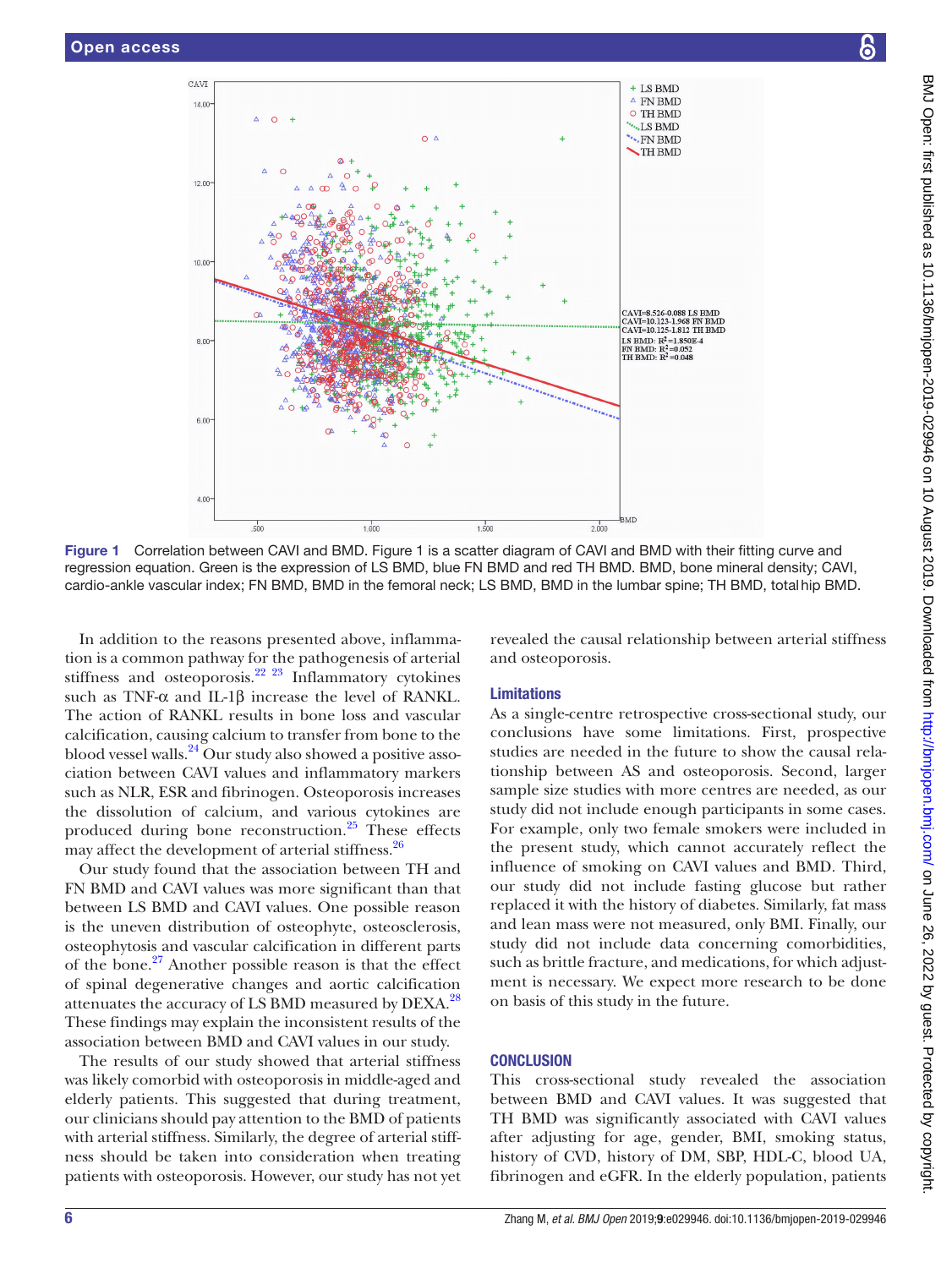<span id="page-6-4"></span>

| Table 4 | Regression analysis with CAVI as the dependent variable |                                   |         |                                   |         |                                   |         |
|---------|---------------------------------------------------------|-----------------------------------|---------|-----------------------------------|---------|-----------------------------------|---------|
| Model   | <b>Exposure</b>                                         | <b>B</b> (95% CI)                 | P value | <b>B</b> (95% CI)                 | P value | <b>B</b> (95% CI)                 | P value |
| Model 1 | TH BMD                                                  | $-1.812$ (-2.475 to $-1.149$ )    | < 0.001 |                                   |         |                                   |         |
|         | FN BMD                                                  |                                   |         | $-1.968$ ( $-2.651$ to $-1.284$ ) | < 0.001 |                                   |         |
|         | LS BMD                                                  |                                   |         |                                   |         | $-0.088$ (-0.619 to 0.443)        | 0.744   |
| Model 2 | Age                                                     | 0.064 (0.056 to 0.071)            | < 0.001 | 0.064 (0.056 to 0.072)            | < 0.001 | 0.066 (0.058 to 0.073)            | < 0.001 |
|         | Gender                                                  | 0.252 (0.05 to 0.454)             | 0.015   | 0.222 (0.023 to 0.422)            | 0.029   | $0.166$ (-0.037 to 0.37)          | 0.109   |
|         | <b>BMI</b>                                              | $-0.066$ ( $-0.09$ to $-0.041$ )  | < 0.001 | $-0.07$ ( $-0.094$ to $-0.046$ )  | < 0.001 | $-0.072$ ( $-0.097$ to $-0.048$ ) | < 0.001 |
|         | Smoking                                                 | $0.123$ (-0.076 to 0.321)         | 0.226   | 0.128 (-0.071 to 0.327)           | 0.206   | $0.14$ (-0.059 to 0.339)          | 0.166   |
|         | <b>CVD</b>                                              | 0.175 (0.005 to 0.344)            | 0.044   | 0.178 (0.008 to 0.348)            | 0.041   | 0.185 (0.014 to 0.355)            | 0.033   |
|         | <b>DM</b>                                               | 0.519 (0.354 to 0.684)            | < 0.001 | 0.514 (0.349 to 0.679)            | < 0.001 | 0.499 (0.334 to 0.664)            | < 0.001 |
|         | TH BMD                                                  | $-0.676$ ( $-1.295$ to $-0.057$ ) | 0.032   |                                   |         |                                   |         |
|         | FN BMD                                                  |                                   |         | $-0.509$ ( $-1.133$ to 0.115)     | 0.109   |                                   |         |
|         | LS BMD                                                  |                                   |         |                                   |         | $-0.045$ ( $-0.512$ to 0.422)     | 0.849   |
| model 3 | Age                                                     | 0.057 (0.047 to 0.067)            | < 0.001 | 0.058 (0.047 to 0.068)            | < 0.001 | $0.06$ (0.05 to 0.07)             | < 0.001 |
|         | Gender                                                  | 0.281 (0.067 to 0.494)            | 0.01    | 0.228 (0.019 to 0.437)            | 0.033   | $0.18$ (-0.034 to 0.394)          | 0.099   |
|         | <b>BMI</b>                                              | 0.426 (0.261 to 0.591)            | < 0.001 | 0.418 (0.252 to 0.583)            | < 0.001 | 0.402 (0.237 to 0.568)            | < 0.001 |
|         | Smoking                                                 | $0.115 (-0.079)$ to 0.309)        | 0.244   | $0.123 (-0.072$ to $0.318)$       | 0.216   | $0.135 (-0.06 \text{ to } 0.33)$  | 0.173   |
|         | <b>CVD</b>                                              | 0.168 (0.002 to 0.335)            | 0.048   | 0.173 (0.006 to 0.34)             | 0.043   | 0.18 (0.013 to 0.348)             | 0.035   |
|         | <b>DM</b>                                               | 0.426 (0.261 to 0.591)            | < 0.001 | 0.418 (0.252 to 0.583)            | < 0.001 | 0.402 (0.237 to 0.568)            | < 0.001 |
|         | <b>SBP</b>                                              | $0.015(0.01)$ to $0.02$ )         | < 0.001 | $0.015(0.01)$ to $0.02$ )         | < 0.001 | 0.015 (0.01 to 0.019)             | < 0.001 |
|         | HDL-C                                                   | $-0.316$ ( $-0.571$ to $-0.061$ ) | 0.015   | $-0.322$ ( $-0.578$ to $-0.066$ ) | 0.014   | $-0.333$ ( $-0.589$ to $-0.077$ ) | 0.011   |
|         | <b>UA</b>                                               | $-0.001$ $(-0.001$ to 0)          | 0.24    | $-0.001$ $(-0.001$ to 0)          | 0.285   | $-0.001$ $(-0.001$ to 0)          | 0.273   |
|         | fibrinogen                                              | $0.002$ (-0.005 to 0.008)         | 0.62    | $0.002$ (-0.004 to 0.008)         | 0.583   | $0.002$ (-0.004 to 0.008)         | 0.579   |
|         | eGFR                                                    | $0.003$ (-0.09 to 0.096)          | 0.945   | $0.004 (-0.09 to 0.097)$          | 0.935   | $0.005$ (-0.089 to 0.099)         | 0.917   |
|         | TH BMD                                                  | $-0.843$ ( $-1.454$ to $-0.232$ ) | 0.007   |                                   |         |                                   |         |
|         | FN BMD                                                  |                                   |         | $-0.563$ ( $-1.174$ to 0.048)     | 0.071   |                                   |         |
|         | LS BMD                                                  |                                   |         |                                   |         | $-0.131$ $(-0.592$ to 0.331)      | 0.579   |

Table 4 shows results of multiple linear regression analysis between BMD and CAVI. CAVI is the dependent variable.

Model 1: crude model; model 2: adjusted for age, gender, BMI, smoking, history of CVD and history of DM; model 3: adjusted for age, gender, BMI, smoking, history of CVD, history of DM, SBP, HDL-C and blood UA.

B, unstandardised coefficients; BMD, bone mineral density;BMI, body mass index; CAVI, cardio-ankle vascular index; CVD, cardiovascular or cerebrovascular disease; FN FN BMD, femoral neck BMD;HDLC, high-density lipoprotein cholesterol; LS BMD, BMD in the lumbar spine; SBP, systolic blood pressure; TH BMD, total hip BMD; UA, uric acid; eGFR, estimated glomerular filtration rate.

with osteoporosis should be concerned about the risk of cardiovascular disease. Similarly, patients with arterial stiffness-related diseases should also be aware of the need for screening for and treating osteoporosis.

Acknowledgements We would like to thank the participants. The English language was corrected and certified by American journal experts.

Contributors MZ, WP and JK: study concept and design. LB, JK and JG: data acquisition. MZ and JG: data analysis. LB, MZ and WP: data interpretation. All authors contributed to writing, revising and approved the manuscript.

Funding The authors have not declared a specific grant for this research from any funding agency in the public, commercial or not-for-profit sectors.

Competing interests None declared.

Patient consent for publication Not required.

Ethics approval The study was approved by the Institutional Review Board of Tongji Medical College, Huazhong University of Science and Technology (No. 2018S456).

Provenance and peer review Not commissioned; externally peer reviewed. Data availability statement No data are available.

Open access This is an open access article distributed in accordance with the Creative Commons Attribution Non Commercial (CC BY-NC 4.0) license, which permits others to distribute, remix, adapt, build upon this work non-commercially, and license their derivative works on different terms, provided the original work is properly cited, appropriate credit is given, any changes made indicated, and the use is non-commercial. See: [http://creativecommons.org/licenses/by-nc/4.0/.](http://creativecommons.org/licenses/by-nc/4.0/)

#### **REFERENCES**

- <span id="page-6-0"></span>1. Lian X-L, Zhang Y-P, Li X, *et al*. Exploration on the relationship between the elderly osteoporosis and cardiovascular disease risk factors. *[Eur Rev Med Pharmacol Sci](http://www.ncbi.nlm.nih.gov/pubmed/29077156)* 2017;21:4386–90.
- <span id="page-6-1"></span>2. Said MA, Eppinga RN, Lipsic E, *et al*. Relationship of arterial stiffness index and pulse pressure with cardiovascular disease and mortality. *[J](http://dx.doi.org/10.1161/JAHA.117.007621)  [Am Heart Assoc](http://dx.doi.org/10.1161/JAHA.117.007621)* 2018;7.
- <span id="page-6-2"></span>3. Oliver JJ, Webb DJ. Noninvasive assessment of arterial stiffness and risk of atherosclerotic events. *[Arterioscler Thromb Vasc Biol](http://dx.doi.org/10.1161/01.ATV.0000060460.52916.D6)* 2003;23:554–66.
- 4. Mattace-Raso FUS, van der Cammen TJM, Hofman A, *et al*. Arterial stiffness and risk of coronary heart disease and stroke. *[Circulation](http://dx.doi.org/10.1161/CIRCULATIONAHA.105.555235)* 2006;113:657–63.
- <span id="page-6-3"></span>5. Laurent S, Cockcroft J, Van Bortel L, *et al*. Expert consensus document on arterial stiffness: methodological issues and clinical applications. *[Eur Heart J](http://dx.doi.org/10.1093/eurheartj/ehl254)* 2006;27:2588–605.